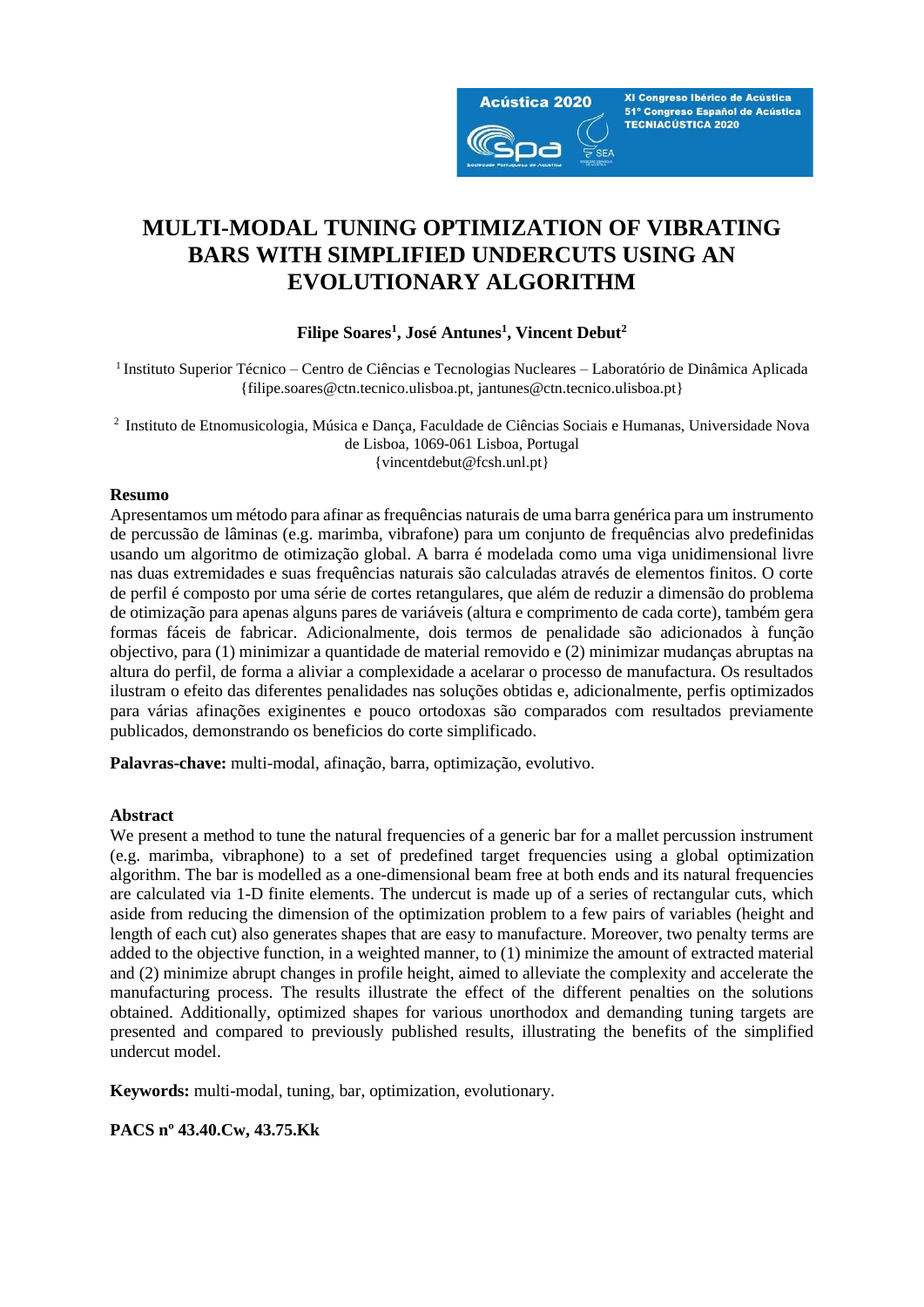# **1 Introduction**

Unlike a vibrating string, the natural frequencies of a uniform rectangular bar are not harmonically related (i.e. their frequencies are not integer multiples of the lowest/fundamental frequency), a feature common to tonal musical instruments [\(Figure 1\)](#page-1-0).



Figure 1 - First four transversal modes of vibration of a rectangular bar with uniform cross-section and their corresponding frequency ratios [1].

<span id="page-1-0"></span>Hence, the tuning of idiophone bars, such as marimbas or vibraphones, is generally pursued via an undercut on the bars cross-section, as seen i[n Figure 2,](#page-1-1) such that the frequencies of the first few natural modes of vibration become harmonically related. Typical tuning ratios for different instruments are (1:4:10), (1:4:9) or (1:3:6). The aim of this work is to use global optimization techniques to find undercut shapes that are suitable for a generic bar to be tuned to a set of specified target frequencies.



Figure 2 - Typical undercut of a marimba/vibraphone bar.

<span id="page-1-1"></span>A handful of studies can be found in literature on the tuning of idiophone bars (see for example [2], [3], [4], [5] and [6]). The studies in [7], [8] and [9] additionally report on experimental results using various tuning approaches. In [6], the authors use a genetic algorithm on a 3D finite element model, where the variables specify bar thicknesses on a 2-D mesh. This leads to an optimization problem with hundreds of variables (computationally expensive) and solutions with exceedingly complex geometries. In [3], which similarly uses global optimization techniques (simulated annealing), the authors use a 1-D model and reduce the dimension of the problem by representing the shape of the undercut in terms of a set of orthogonal shape functions (Fourier/Chebyshev). The latter approach has the merit of enabling a wide variety of undercut shapes using only a few variables and gives it the ability of finding optimized shapes, with smooth profile changes, for very diverse tuning ratios. However, in both cases, the resulting undercut shapes are curvilinear or present exceeding complex geometries, and hence are significantly more difficult to manufacture. With the aim of developing a similarly versatile model, which accounts for the ease of manufacture we focus here on rectilinear undercuts.

### **2 Model Description**

The bars can be modelled as a beam, free at both ends. In many cases, particularly for marimbas, the slender beam assumption made by the simpler Euler-Bernoulli beam model may incur some errors at high order modes. Hence, we use here the Timoshenko's beam equations [10] where the transverse displacement  $y(x,t)$  and slope  $\phi(x,t)$  of small amplitude vibrations are described by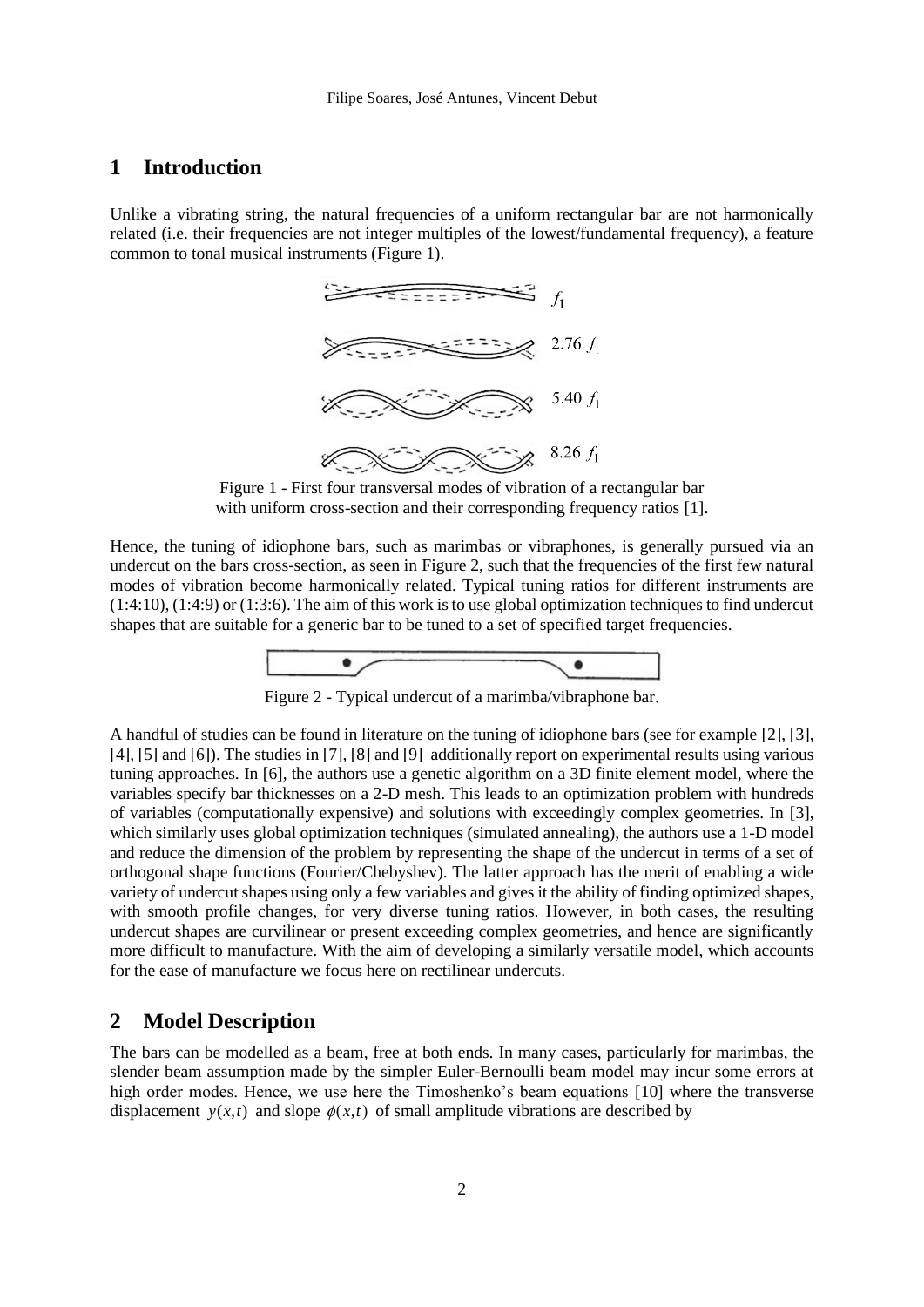$$
\rho A(x) \frac{\partial^2 y}{\partial t^2} + k G A(x) \left( \frac{\partial \phi}{\partial x} - \frac{\partial^2 y}{\partial x^2} \right) = 0
$$
  

$$
\rho I(x) \frac{\partial^2 \phi}{\partial t^2} - EI(x) \frac{\partial^2 \phi}{\partial x^2} + k G A(x) \left( \phi - \frac{\partial y}{\partial x} \right) = 0
$$
 (1)

where  $A(x) = bH(x)$  and  $I(x) = bH^3(x)/12$  are the cross-sectional area and second moment of inertia, respectively (with b the bar's width and  $H(x)$  its local thickness);  $\rho$  is the density, E is the Young's modulus,  $G = 2/[2(1 + v)]$  is the shear modulus (v is the Poison's ratio) and k is a geometric factor for the shear energy (equal to  $5/6$  for rectangular cross-sections).

### **2.1 Undercut Model**

For simplicity, we define a symmetric undercut consisting of a series of rectangular cuts, as shown in [Figure 3.](#page-2-0) This undercut is defined by 2*N* degrees of freedom (where *N* are the number of cuts), namely their lengths,  $\lambda_n$ , and the associated local heights,  $h_n$ .



Figure 3 - Schematic description of the simple rectangular undercut  $(N = 2)$ .

<span id="page-2-0"></span>This choice of geometry leads to a set of upper and lower bounds for each variable:

Lengths: 
$$
0 \le \lambda_n \le L/2
$$
  
Depths:  $h_{\min} \le h_n \le h_0$  for  $n = 1, 2, 3...N$  (2)

where  $h_{\text{min}}$  is a feasible minimum thickness, defined a priori, motivated by the need for structural strength. The upper limit on the variables  $\lambda_n$  could also be set below  $L/2$ , if there is a desire to fix the height of the beam near its free ends. Then, the cross-sectional profile  $H(x)$  is given by

$$
H(x) = \begin{cases} h_n & \text{if } \lambda_{n+1} < x \le \lambda_n \\ h_0 & \text{otherwise} \end{cases} \quad \text{for } n = 1, 2, 3 \dots N \tag{3}
$$

letting  $\lambda_{N+1} = 0$ .

#### **2.2 Finite Element Model**

Using the finite element method, we can then discretize the spatial domain into  $N_e$  beam elements (Timoshenko) of the same length, and formulate the system in the generic eigenvalue form

$$
\left(\left[\mathbf{K}\right]-\omega_m^2\left[\mathbf{M}\right]\right)\left\{\phi_m\right\}=0\tag{4}
$$

where  $\omega_n$  and  $\phi_n(x)$  are the natural frequencies and mode shapes to be calculated, respectively.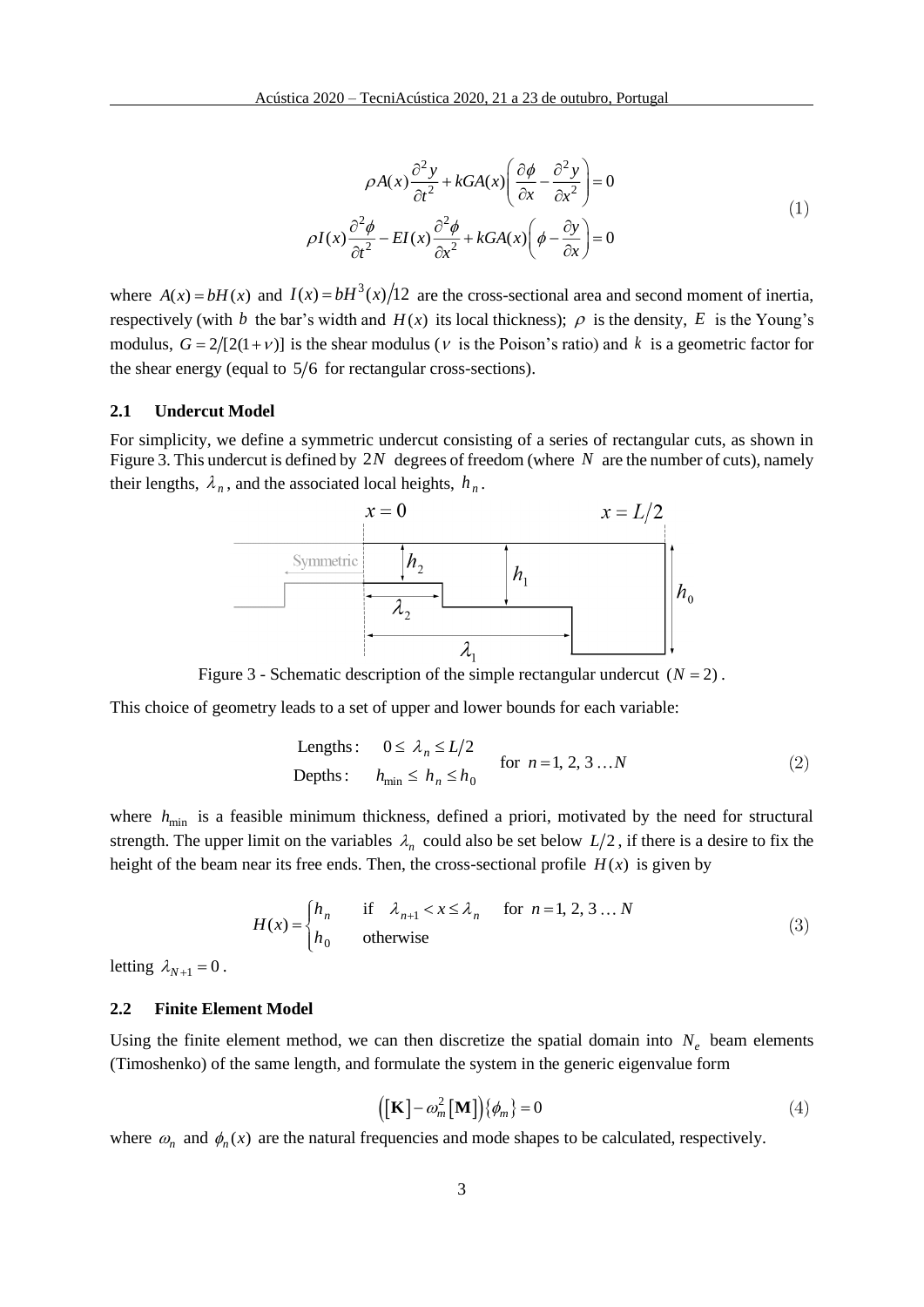Given that the profiles contain discontinuities, an approximation of the elemental profile height *H<sup>i</sup>* [\(Figure 4\)](#page-3-0) must be made for the elements in which discontinuities fall. Because, from (1), the modal frequencies of a homogeneous bar depend on the ratio  $I(x)/A(x) \sim H^2(x)$ , we choose to interpolate  $H_i$ using the following quadratic weighting:

$$
H_{i} = \sqrt{\frac{h_{n-1}^{2} \Delta x_{1} + h_{n}^{2} \Delta x_{2}}{(\Delta x_{1} + \Delta x_{2})}}
$$
(5)

The cross-sectional area and second moment of inertia within such element *i* are readily obtained with  $A_i = bH_i$  and  $I_i = bH_i^3/12$ , respectively. Some errors will inevitably occur using such interpolations, but ultimately, a sufficiently large number of elements  $N_e$  in the FE discretization will reduce them efficiently.



<span id="page-3-0"></span>Figure  $4$  – Illustration of the finite beam element  $i$ , where a cross-sectional discontinuity occurs.

### **2.3 Objective Function**

The objective function must include the mistuning between the several target frequencies  $\omega_m^*$  and the frequencies estimated with the finite element model  $\bar{\omega}_m(\lambda, \mathbf{h})$  . Here we choose to formulate the multiple tuning deviations in a single objective function describing the average squared error in percentage

$$
\varepsilon(\lambda, \mathbf{h}) = 100 \cdot \frac{1}{M} \sum_{m=1}^{M} \left( \frac{\overline{\omega}_m - \omega_m^*}{\omega_m^*} \right)^2 \tag{6}
$$

where  $M$  is the number of defined targets, and  $m$  indicates the associated mode of vibration. Additionally, it can be useful to monitor the tuning deviations in *cents*, given by

$$
E_m(\lambda, h) = 1200 \cdot \log_2\left(\frac{\overline{\omega}_m}{\omega_m^*}\right) \tag{7}
$$

### **2.4 Geometric Penalties**

In the spirit of designing a manufacturing aimed algorithm, we can add penalty terms, of various types, to the objective function to narrow the parameter space and generate more manufacture friendly geometries. Here we present two examples to: (1) minimize the amount of extracted material and (2) minimize abrupt changes of profile (smoothness of profile).

### **2.4.1 Volumetric Penalty**

It can be generally said, particularly for CNC operated mills, that the time spent on carving a metal bar is proportional to the volume of material to be extracted. Hence, it would be resourceful to try and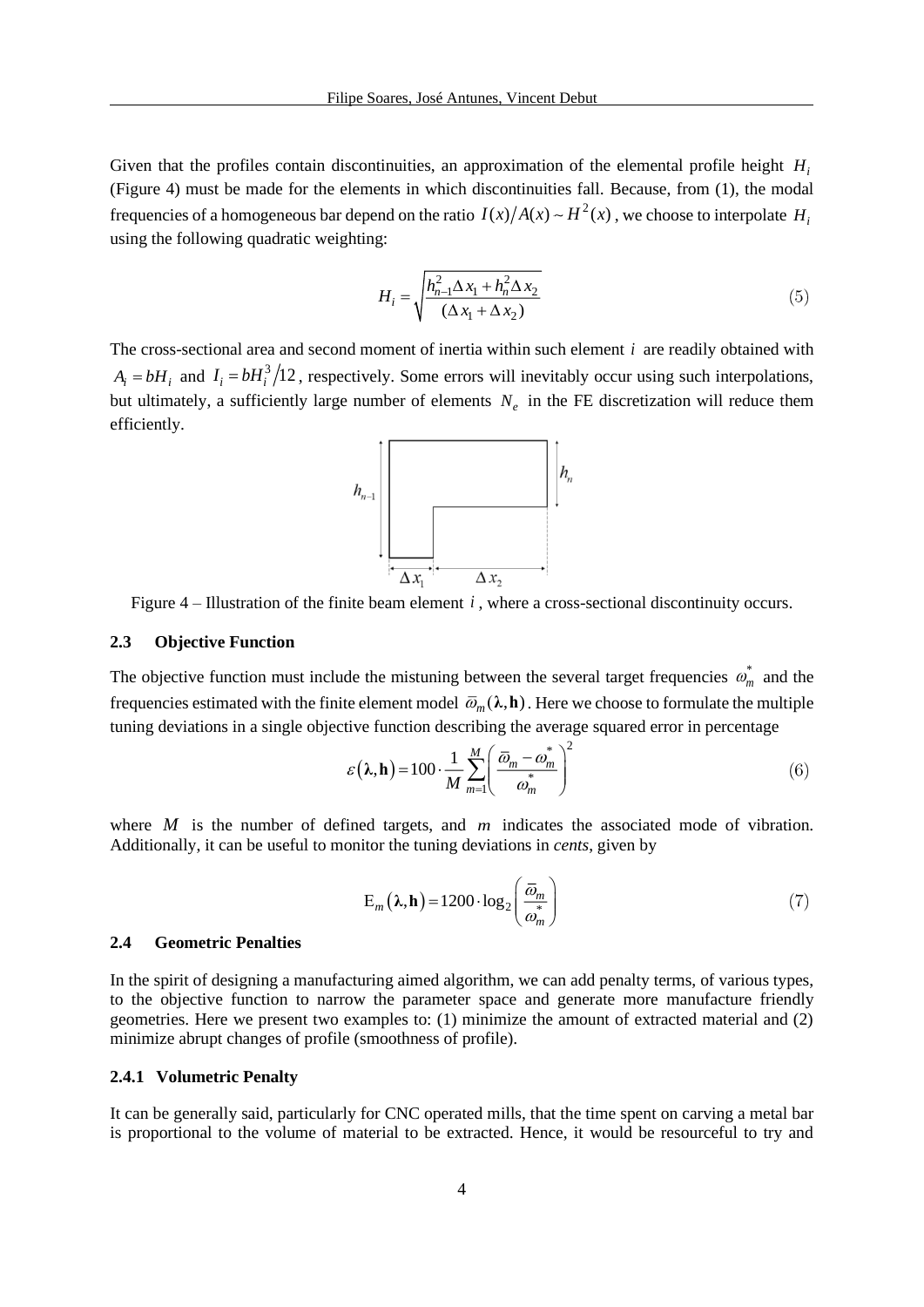minimize the amount of extracted material from the bar, in parallel to minimizing the deviations to the target frequencies. The percentage of volume of extracted material, with respect to the original bar's volume (with uniform profile), is given by

$$
V(\lambda, \mathbf{h}) = 100 \cdot \frac{2}{h_0 L} \int_{0}^{L/2} (h_0 - H(x)) dx
$$
 (8)

Then, a combined objective function might be formulated as follows

$$
E(\lambda, h) = (1 - \alpha)\varepsilon + \alpha V \tag{9}
$$

where  $0 \le \alpha \le 1$  is a weighting factor on the volumetric penalty, i.e. if  $\alpha = 0$  the volumetric constraint is not accounted for, if  $\alpha = 1$  only the volumetric condition is accounted for.

#### **2.4.2 Smoothness Penalty**

Another example would be to penalize abrupt changes in the bar's height. This can be beneficial in: (1) increase model accuracy, as geometries with sharp discontinuities might be less reliable, possibly due to unaccounted 2-D effects [8] ; and (2) generating more aesthetically pleasing shapes with smoothly changing heights. Such a penalty can be formulized, for example, as a "profile roughness" to be minimized

$$
S(\lambda, h) = 100 \cdot \frac{1}{N} \sum_{n=1}^{N} \frac{|h_{n-1} - h_n|}{h_0}
$$
 (10)

which effectively represents an average height change per discontinuity, with respect to the original height  $h_0$ . A combined objective function can be formulated as in (9).

### **3 Global Optimization: Evolutionary Algorithm**

The general scope of an evolutionary algorithm relies on an attempt to mimic Darwinian evolution following the motto "*survival of the fittest*". We start the analogy by defining:

- Genes: the values of the variables in a solution  $(\lambda, h)$ ;
- Individual: one solution, i.e. a defined set of variables  $\lambda$  and  $\bf{h}$ , whose fitness is characterised by the objective function;
- Population: A group of solutions.

The algorithm consists of a group of solutions that change at each iteration, where typically the best solutions "survive", "mate" and "mutate". The recipe of the algorithm developed here follows the typical loop of an evolutionary algorithm, consisting of 4 main steps:

- Elitism: a small group of the best solutions in one generation proceed unchanged to the next.
- Selection: consisting in the choice of individuals within the population that are going to "mate". Typically, the fittest solutions are more prone to be chosen.
- Crossover (mating): simulating natural reproduction, this step typically combines different genes of two parents (selected solutions) to generate children, whose genes are a crossover between the parents'.
- Mutation: simulating genetic mutation, this step consists in generating solutions with pseudorandom variations in their genes.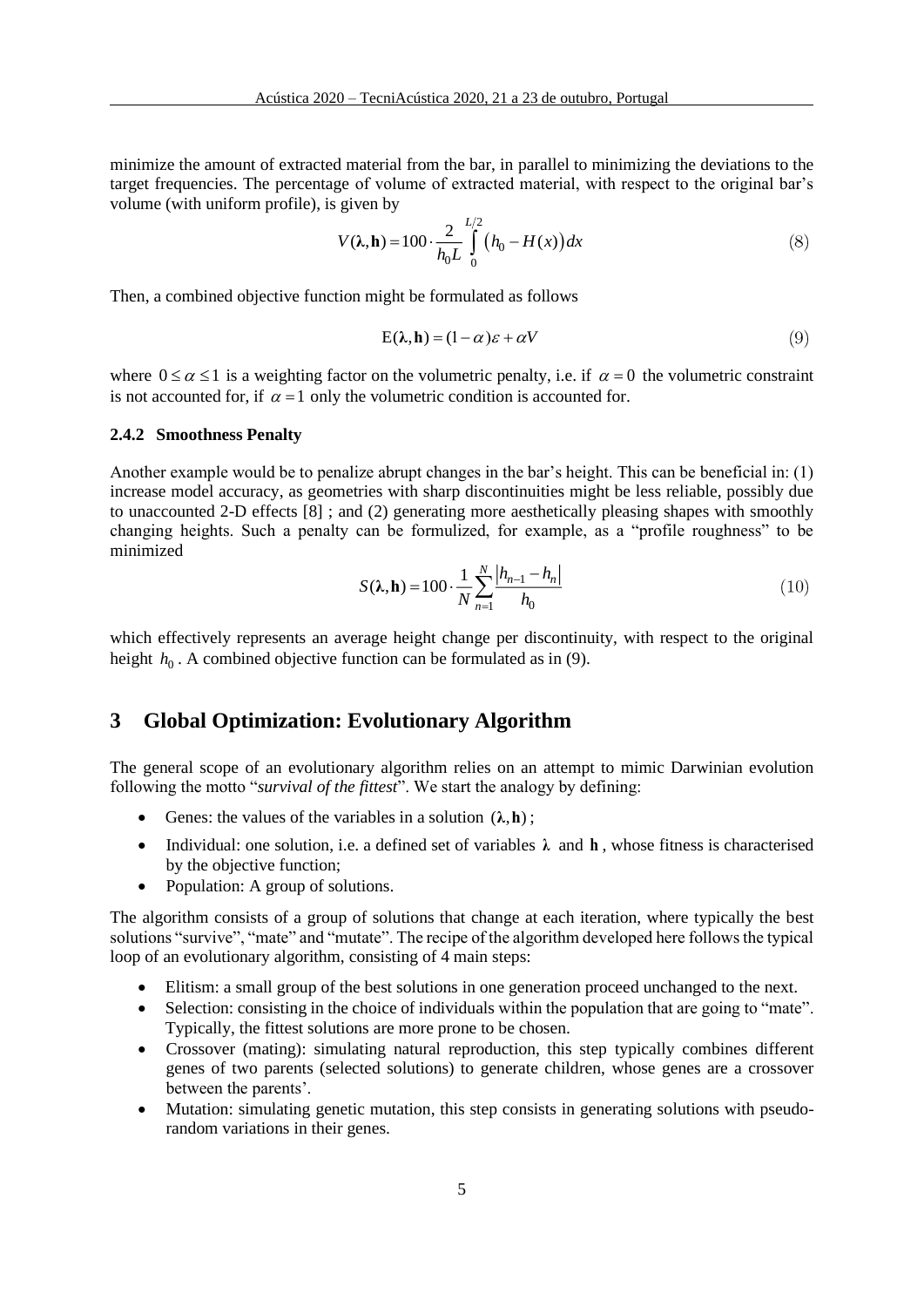In sum, there are two qualitatively different aims in this process. One is that of "exploitation", i.e. finding local minima or improving an already obtained solution. The second one is that of "exploration" which aims at exploring different regions of the parameter space avoiding the algorithm to be stuck in local minima. The latter is carried mostly by the mutation step while the former is given by the selection/crossover steps.

#### **3.1 Roulette Selection Operator**

Here we choose to use the so-called roulette selection operator. It is a fitness proportional probabilistic method where the probability of an individual to be chosen to mate is given, in our case, by

$$
p_i = \frac{1}{\varepsilon_i} \left( \sum_{j=1}^{N_{pop}} \frac{1}{\varepsilon_j} \right)^{-1} \tag{11}
$$

where  $N_{pop}$  is the number of individuals in the population and  $\varepsilon_i$  is the evaluation of the objective function on individual *i*. The selected individuals are drawn from random numbers  $r = [0, 1]$ , as



<span id="page-5-0"></span>Figure 5 – Illustration of the selection procedure from the fitness proportional probabilistic method.

#### **3.2 Heuristic Crossover Operator**

Once selected the parents to mate, one needs an operator that combines the genes (variables) of two parents to form one or more children. Here we chose to use a simple, and commonly used, heuristic crossover operator that generates two children  $\mathbf{c}_{1,2}$  from two parents  $\mathbf{p}_{1,2}$  by the following

$$
\begin{cases} \mathbf{c}_1 = \mathbf{p}_1 + r(\mathbf{p}_2 - \mathbf{p}_1) \\ \mathbf{c}_2 = \mathbf{p}_2 + r(\mathbf{p}_1 - \mathbf{p}_2) \end{cases}
$$
(12)

where  $\mathbf{c}_{1,2}$  and  $\mathbf{p}_{1,2}$  are vectors containing the space variables of the solutions and r is a random number between [0,1] with uniform distribution. Unlike many other crossover operators, this one does not retain any of the "genes" given by the parents but instead produces children whose "genes" are somewhere within the range defined by the parents. Moreover, the produced children are symmetrically located with respect to the "average gene values" defined by the parents.

### **3.3 Mutation Operator**

The mutation operator in an evolutionary algorithm generally serves to create diversity in the population and explore new regions of the parameter space. The *Uniform Random Mutation* operator programmed here works in the following way:

- Step 1: Define how many "genes" are to be mutated  $N_{mut}$ , via a random pick of an integer between 1 and 2*<sup>n</sup>* (total number of degrees of freedom).
- Step 2: Select which "genes" will be mutated by randomly picking  $N_{mut}$  integers between 1 and  $2n$ .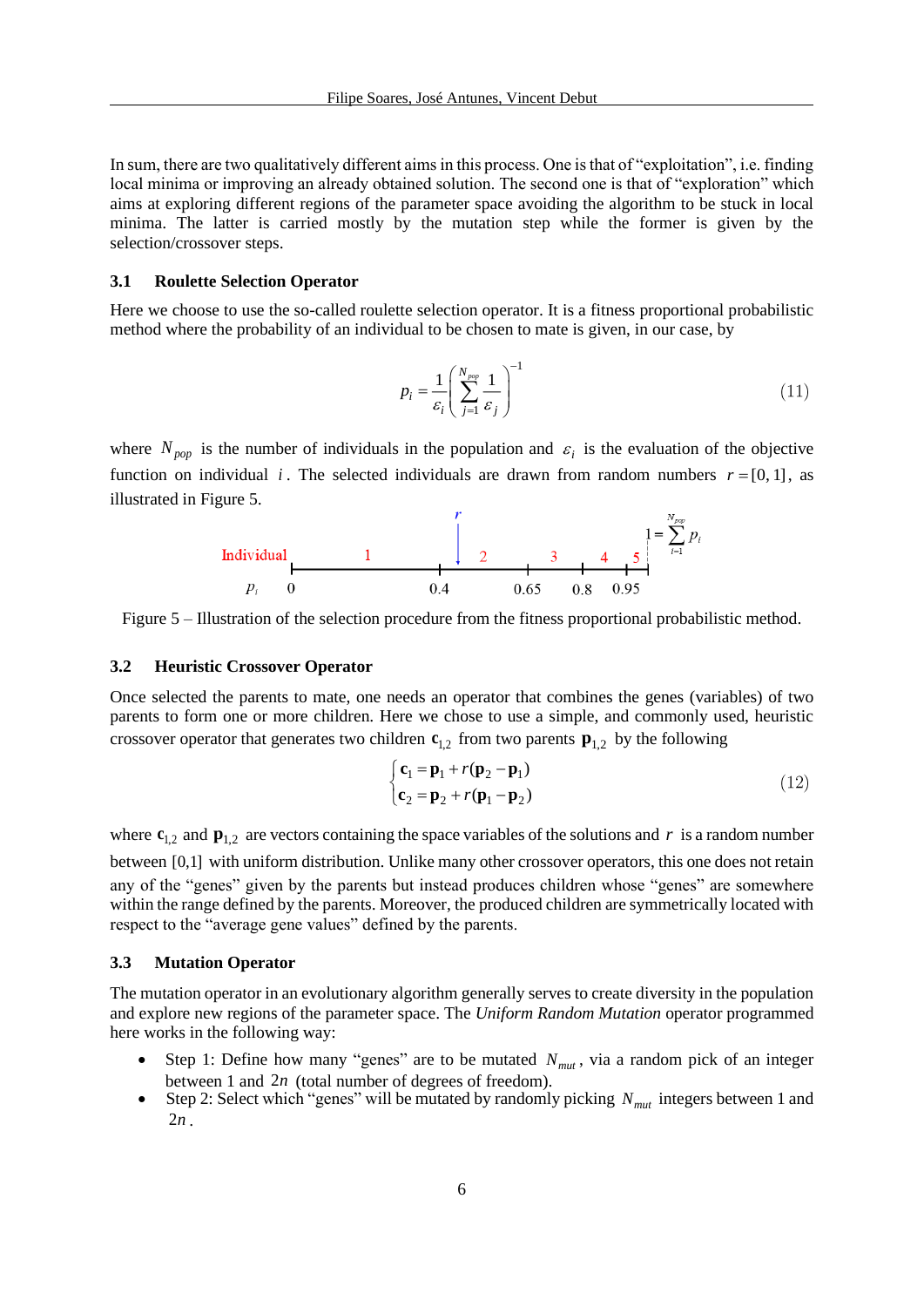• Step 3: Modify selected "genes" with pre-defined mutation strengths **σ**, normalized to the variables' bounds, giving  $\mathbf{c} = \mathbf{p} + r\mathbf{\sigma}$ , where r is a vector of size  $2n$  with  $N_{mut}$  non-zero elements, each composed of a random number between  $[-1, 1]$ , **c** is the mutated children and **p** is the parent to be mutated.

### **3.4 Overview of Procedure**

Once defined the three main operators, the algorithm requires four parameters to be defined:

- Size of population  $N_{pop}$ , defining the number of individuals in each generation;
- Percentage of elitism  $P_e$ , defining the number of individuals that proceed to the next generation unchanged (fittest individuals);
- Ratio of crossover to mutation percentages  $r_c = P_c/P_m$ , where  $P_c$  and  $P_m$  are the crossover and mutation percentages, respectively and  $P_e + P_c + P_m = 100\%$ . This parameter defines if the algorithm will be geared more towards exploitation or exploration.
- Mutation strength  $\sigma$ , which controls the exploratory range of the mutation.

Additionally, a stopping criterion can also be set, typically either a maximum number of iterations and/or a satisfying error tolerance.

### **4 Results and Discussion**

#### **4.1 The Effect of the Volumetric Penalty**

Here we present results from a study conducted to evaluate the effects of varying the volumetric penalty parameter  $\alpha$ . Naturally, a larger  $\alpha$  will emphasize more on reducing the amount of extracted volume at the expense of a less demanding tuning tolerance.

Surely, choosing an appropriate value for parameter  $\alpha$  depends strongly on the problem at hand and on the amount of viable solutions. For example, very demanding tuning targets, e.g. with  $M > 5$  or awkward tuning ratios, will reduce significantly the amount of viable geometries (reasonably in tune). The volumetric penalty is clearly useful in scenarios where a particular tuning target can be met by various geometries, i.e. in problems where there exist many global minima.

We conducted two statistical studies to evaluate the effect of varying the parameter  $\alpha$ . For each value of  $\alpha$ , a total of 50 runs of 100 iterations were computed to optimize an aluminum bar with dimensions:  $L = 0.35$  m,  $b = 0.05$  m and  $h_0 = 0.01$  m to:

- Target frequency ratio (1:4:10) with maximum number of cuts  $N = 5$ ;
- Target frequency ratio (1:2:4:8) with maximum number of cuts  $N = 4$ ;

with fundamental frequency  $f_1^*$  = 175 Hz. The two cases aim to present qualitatively different examples: (1) a less demanding frequency ratio (1:4:10) with larger number of cuts (i.e. many viable solutions possible) and (2) a demanding frequency ratio (1:2:4:8) for a relatively low number of cuts, meaning lower number of viable solutions. For both cases an FE discretization with 150 elements was used. The size of the population was  $N_{pop} = 50$ , the crossover/mutation percentages were set to 30%/60%, with 10% of elitism. Uniform random mutation was used with mutation strength  $\sigma = 0.2$ . Each run solved approximately 4500 function evaluations and took approximately 1 minute. [Figure 6](#page-7-0) shows a statistical summary of the tuning error  $\varepsilon$  and extracted volume V for the optimal solution found to the (1:4:10) tuning ratio, for various values of parameter  $\alpha$ . Analogous results for the (1:2:4:8) tuning ratio are found in [Figure 7](#page-7-1).

We note that, in both cases, increasing the value of  $\alpha$  consistently generates solutions with less extracted volume. We see that, for low values of  $\alpha$ , the extracted volume can be decreased without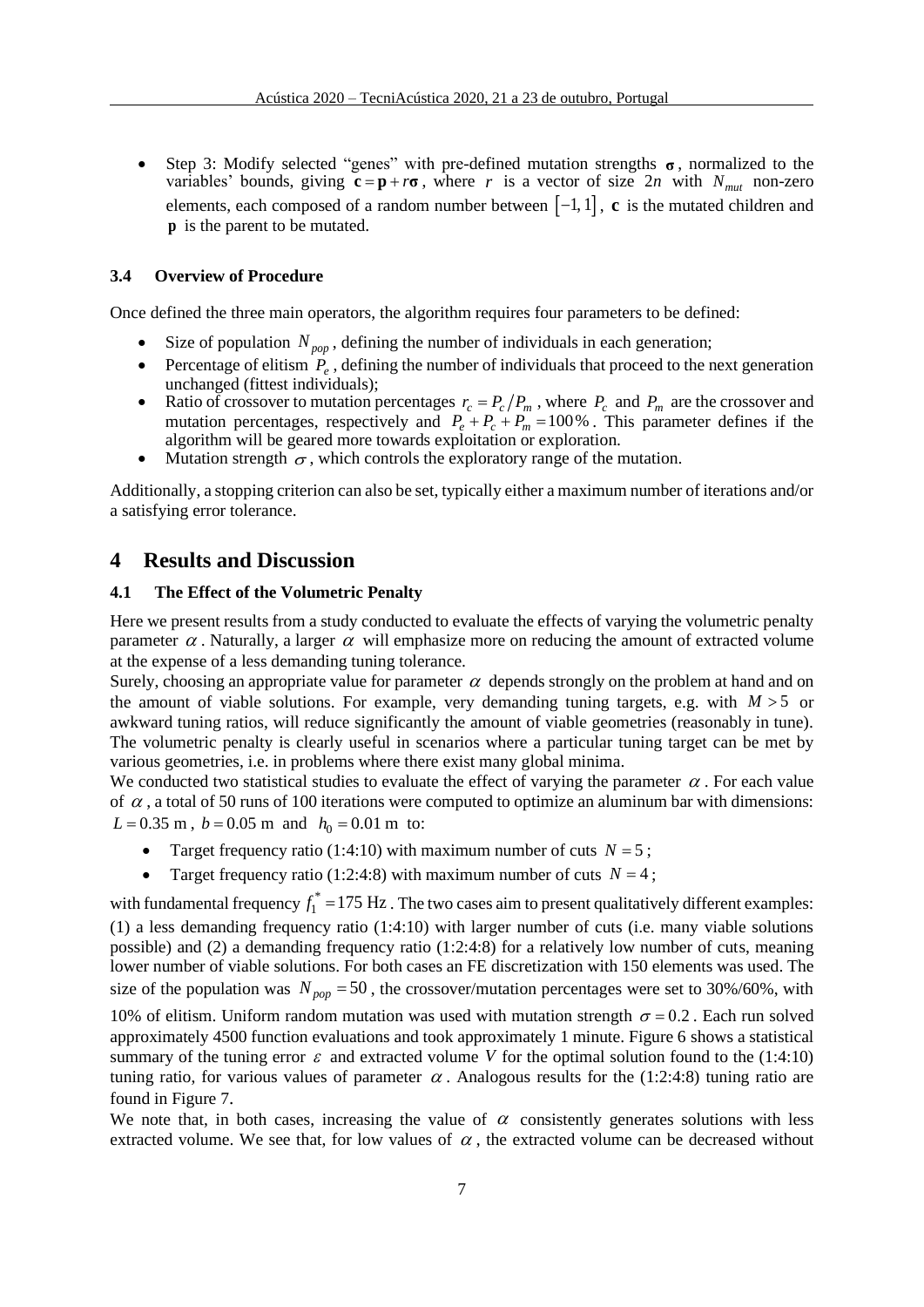compromising the tuning errors significantly. In fact, when  $\alpha = 0.05$  for both cases, we note a slight improvement of the average tuning error of the solutions obtained, compared with the unpenalized results. This characteristic might be explained by the fact that, in the existence of multiple regions showing potential viable solutions, a lack of a volumetric penalty might divide the population, where several groups of individuals explore different regions, splitting the overall effort. In such scenarios, the volumetric penalty acts as a disambiguation between regions, creating more homogeneous populations, and hence, a faster convergence towards a global optimum.



<span id="page-7-0"></span>Figure 6 - Statistical summary of the tuning error  $\varepsilon$  and extruded volume V of the best solutions found to the ratio (1:4:10) at various values of  $\alpha$ , after 100 iterations and a total of 50 runs per configuration. The red line is the median, blue box is the 25/75 percentiles, black whiskers the extreme values and red scatters are outliers.



<span id="page-7-1"></span>Figure 7 - Statistical summary of the tuning error  $\varepsilon$  and extruded volume V of the best solutions found to the ratio (1:2:4:8) at various values of  $\alpha$ , after 100 iterations and a total of 50 runs per configuration. The red line is the median, blue box is the 25/75 percentiles, black whiskers the extreme values and red scatters are outliers.

In both cases, when  $\alpha > 0.1$ , the average tuning errors start to increase significantly. In these cases, it is up to the user what would be the best compromise between the reduction of extracted volume and tuning tolerances. If the evolutionary algorithm is used as a stand-alone process, lower values of  $\alpha$  are probably a better option. However, if the combined approach is used, larger tuning errors stemming from the evolutionary algorithm with a heavy volumetric penalty can potentially be reduced by the derivative-based approaches a posteriori, setting  $\alpha = 0$ .

[Figure 8](#page-8-0) shows some of the optimized profiles found by the algorithm to the target ratios (1:4:10) and (1:2:4:8) with the respective percentage of extracted volume. All presented solutions have average tuning errors  $\epsilon$  < 0.01%. We note that in the pursuit of solutions with less extracted material, the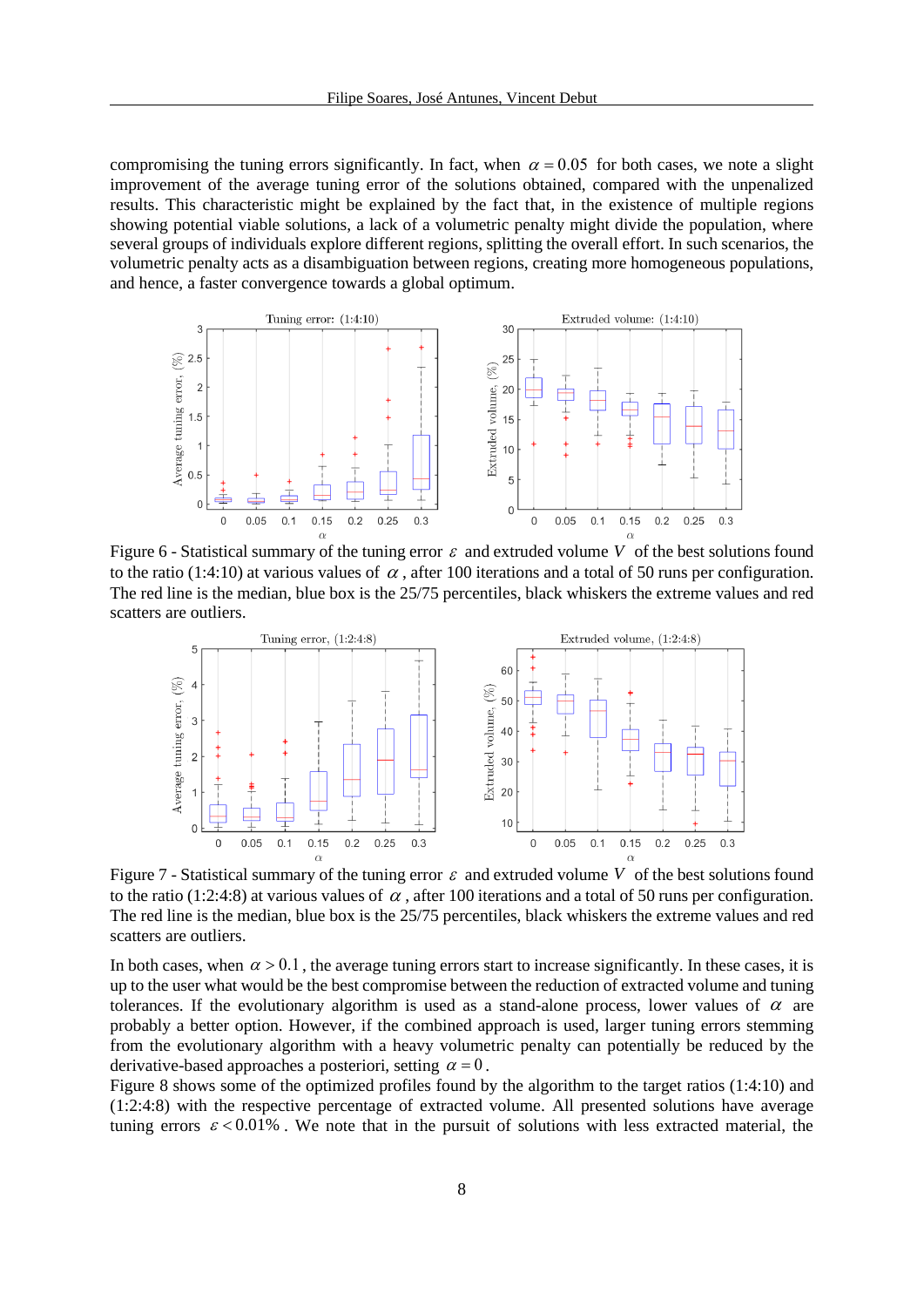resulting geometries generally tend to be formed by deeper and more localized extractions. Curiously, these types of geometries are precisely those to be avoided by the "smoothness" penalty term *S* . This suggest that the two penalties presented may have somewhat of a contradictory nature.



<span id="page-8-0"></span>Figure 8 – Optimized undercuts for tuning ratios  $(1:4:10)$  on the left and  $(1:2:4:8)$  on the right, with various amounts of extracted volume.

### **4.2 The Effect of the Smoothness Penalty**

Analogous studies were conducted for the smoothness penalty, *S* , shown in Figure 9 and 10. Similar results were found, confirming that it is possible to get, statistically, smoother geometries without loss of tuning accuracy, particularly when  $\alpha < 0.2$ . Again, above a certain value of  $\alpha$ , the tuning accuracy starts to deteriorate, more evidently for the demanding tuning target (1:2:4:8). We notice as well that, for the less demanding target (1:4:10), there appears to exist a limit of improvement for the profile smoothness, beyond which the tuning error would severely deteriorate. This might occur because a certain amount of cut depth is necessary to bring the modal frequencies reasonably close to their targets.



Figure 9 - Statistical summary of the tuning error  $\varepsilon$  and profile smoothness S of the best solutions found to the ratio (1:4:10) at various values of  $\alpha$ , after 100 iterations and a total of 50 runs per configuration. The red line is the median, blue box is the 25/75 percentiles, black whiskers the extreme values and red scatters are outliers.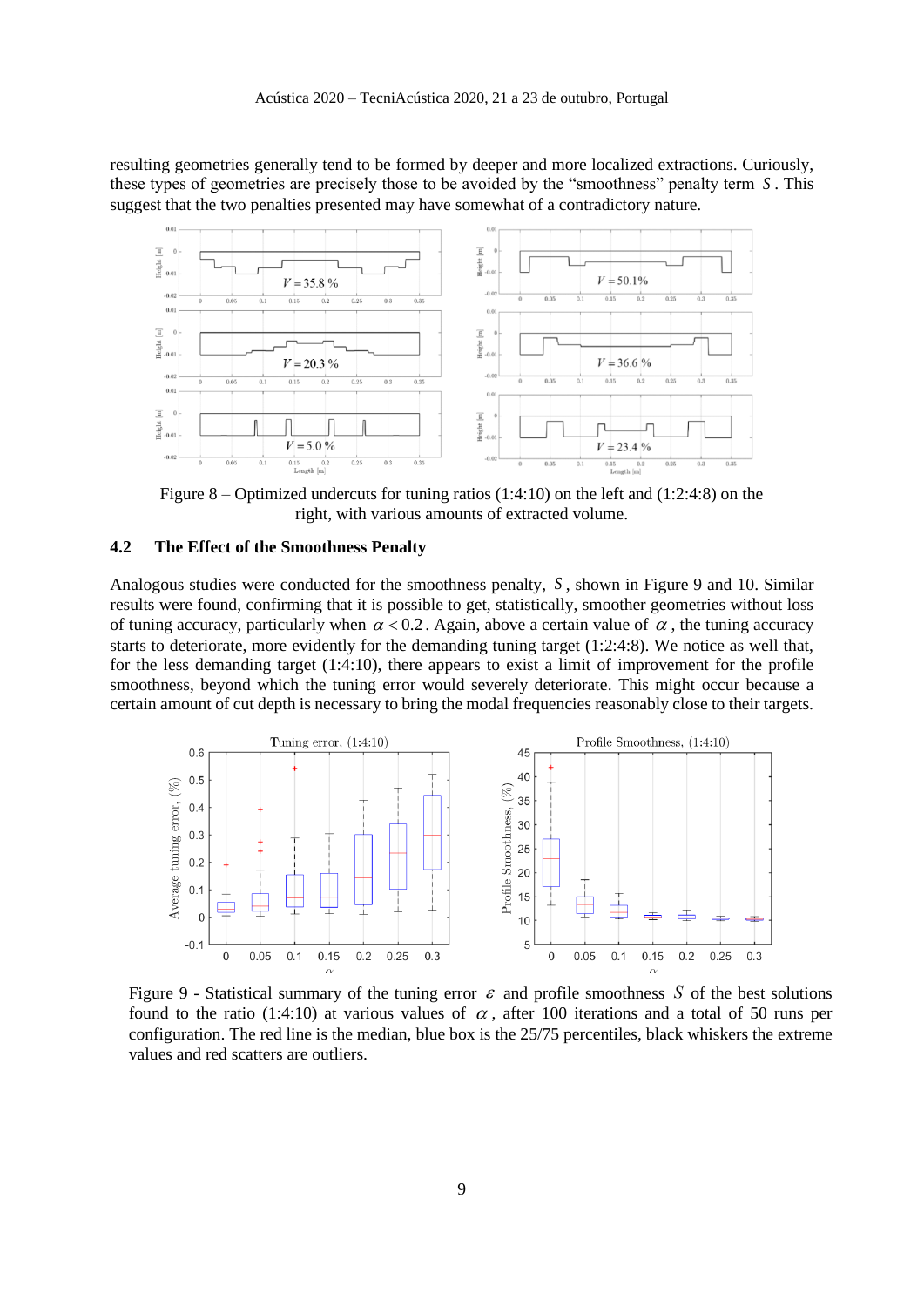

Figure 10 - Statistical summary of the tuning error  $\varepsilon$  and profile smoothness S of the best solutions found to the ratio (1:2:4:8) at various values of  $\alpha$ , after 100 iterations and a total of 50 runs per configuration. The red line is the median, blue box is the 25/75 percentiles, black whiskers the extreme values and red scatters are outliers.

Figure 11 shows some of the optimized profiles found by the algorithm to the target ratios (1:4:10) and (1:2:4:8) with the respective values of "roughness". For the ratio (1:4:10), satisfying solutions were indeed obtained using the smoothness penalty compared to those typical found without it. For the ratio  $(1:2:4:8)$ , while the penalty effectively reduced the parameter S, it seems that the demanding tuning ratio requires the geometry to have two abrupt cavities about 15% away from each end, as seen i[n Figure](#page-9-0)  as well as i[n Figure 8.](#page-8-0)



<span id="page-9-0"></span>Figure 11 – Optimized undercuts for tuning ratios  $(1:4:10)$  on the left and  $(1:2:4:8)$  on the right, with various values of "smoothness".

### **4.3 Optimal Profiles for Various Tuning Ratios**

Here we present the resulting optimized profiles for various unorthodox tuning ratios using the present model. For comparative reasons, we follow the target tuning ratios and model parameters found in [3]. Figure 12 shows the resulting optimized profiles for the tuning ratios  $(1:3:6:12)$ ,  $(1:5:10:15)$ , (1:2:4:8:16), (1:2:5:10) and (1:3:5:7:9) found by [3] (on the left) and found by the present model (on the right). The solutions were calculated using 300 finite elements, used the least number of rectangular cuts and stopped at a criterion of error  $\varepsilon < 0.01$  %.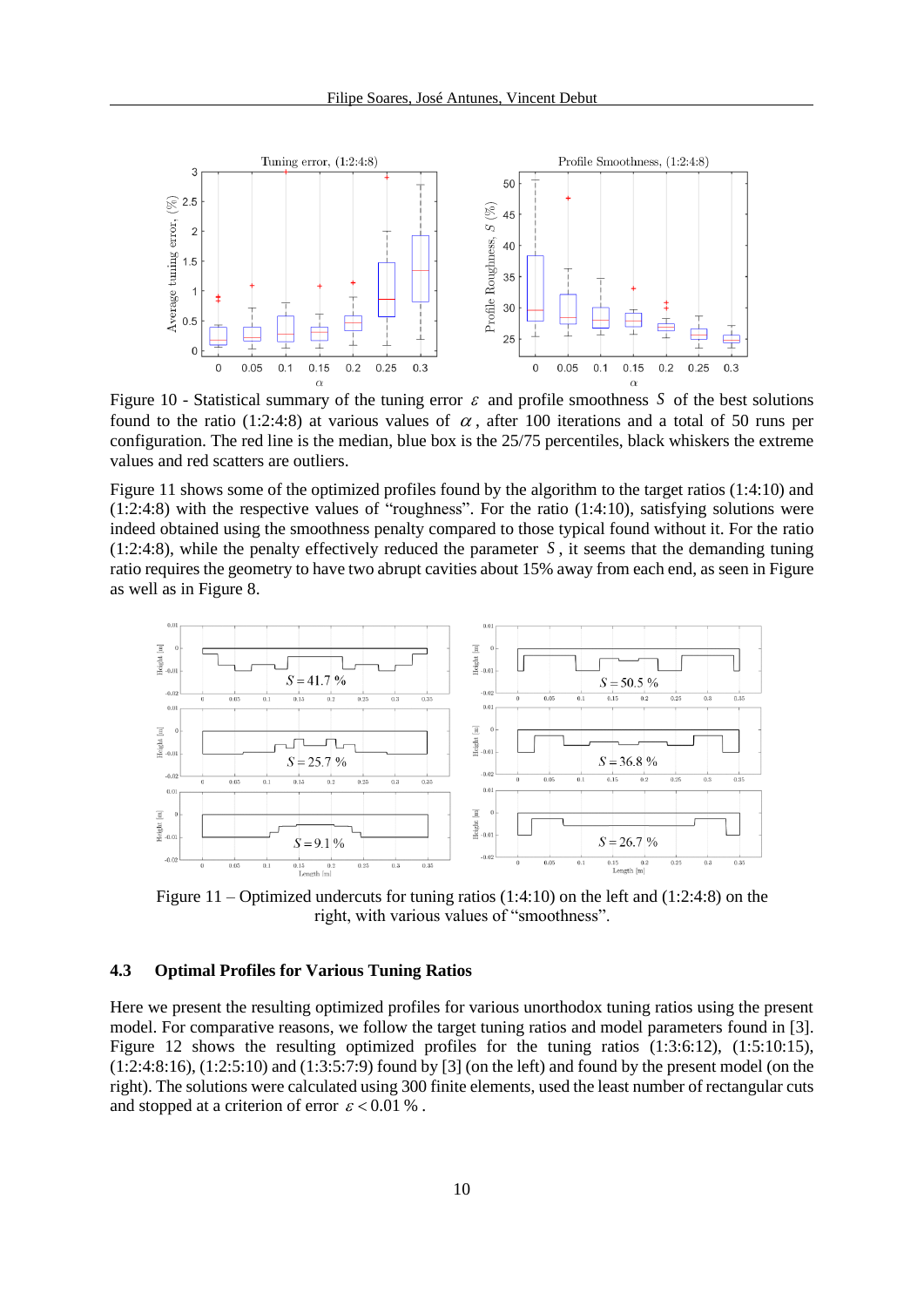

Figure 12 – Optimal shapes for various tuning ratios. Curvilinear profiles based on sine and cosine functions found in [3] (left) and those resulting from the present model (right). Note: relation between vertical and horizontal axis are not to scale.

Noticeably, most of the shapes resulting from the rectangular cut model resemble the shapes of the curvilinear undercuts found in [3]. All shapes appear to be discontinuous versions of their analogous, sinusoidal based, profiles.

These results demonstrate that is it possible, with the current model, to obtain designs with negligible tuning inaccuracies, even for unorthodox and demanding tuning targets. However, it must be noted that the modeling simplifications (1-D model, elemental interpolation for discontinuities, etc.) will surely incur small errors. These can in great part be resolved by applying the optimization procedure on a 3-D finite element model. This would provide a more realistic representation of real bars, as well as providing the possibility of including the frequency of torsional modes in the objective function, at the cost of larger computational times of course. However, since the number of variables is typically small  $(n \leq 8)$ , computation times should not become unfeasible. Nevertheless, the results show an exciting potential to design mallet instruments with new timbral characteristics and manufacture friendly designs.